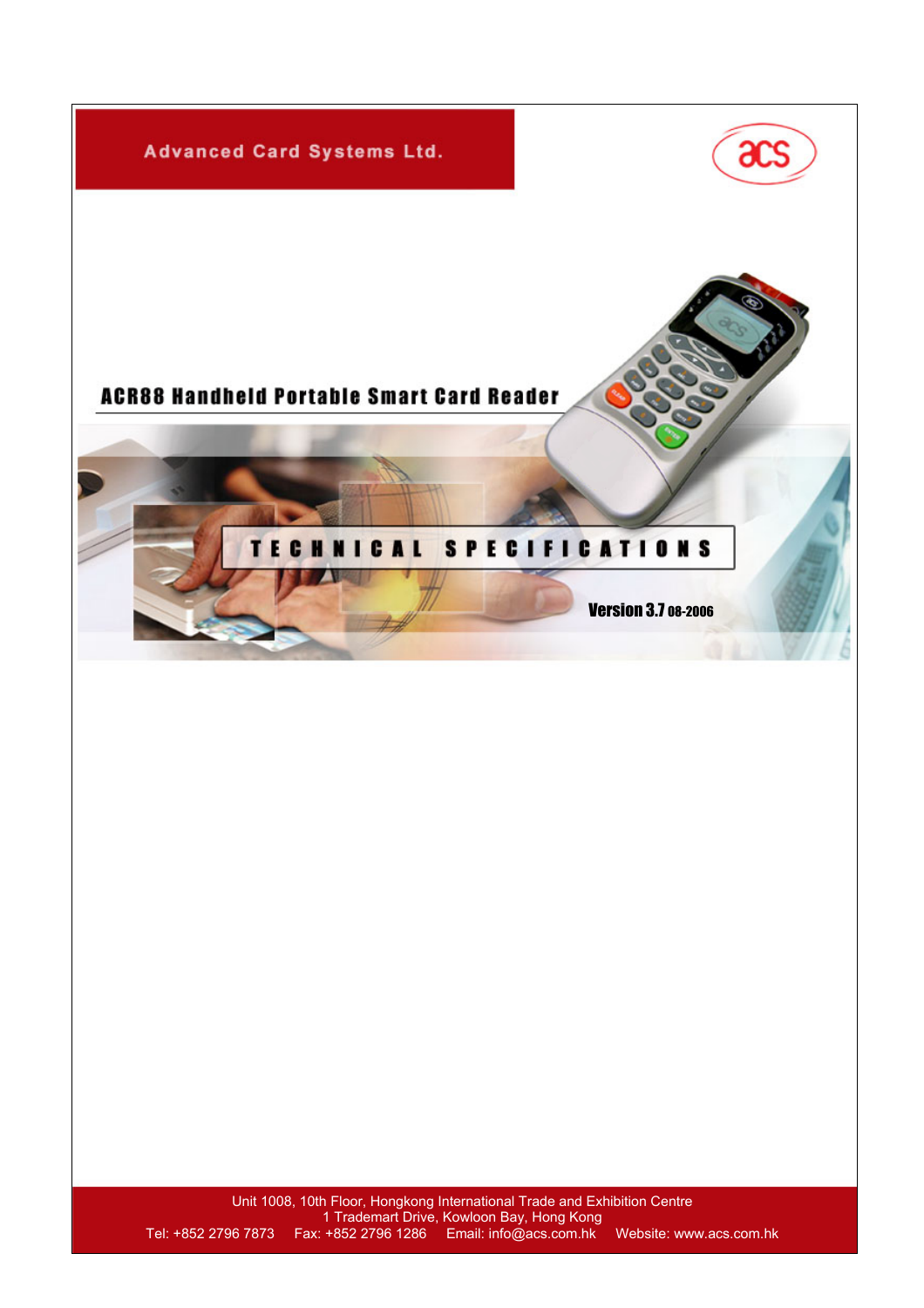## **ACR88 Handheld Portable Smart Card Reader/Writer**

### **1.0 Introduction**



With the increasingly wide acceptance of smart card in the market in the recent years, smart card applications have gained maturity in terms of its level of sophistication and coverage in the market. With this, a versatile smart card reader becomes an emergent need.

**ACR88** is a versatile handheld portable smart card reader, having a **built-in keypad**, **LCD display, bi-color LED** and **buzzer** features. It can also host the feature of **non-volatile memory** to give better support to your system. In addition, its onboard memory enables future firmware and application enhancements that guarantee against obsolescence.

ACR88 is a line of secured electronic devices of pocket size designed primarily for multi-application. It is capable of performing secure

authentication, displaying rich information from the card, conducting online or offline transaction.

Also, ACR88 is programmable through ACR88 ScriptBuilder. Users can now quickly build their own standalone applications according to easy-to-use and well-defined script commands provided by ACS. There is no more need to program the device in lower level languages, nor to deal with development and other hardware platform dependent issues! With ACR88, you can have full rein of realizing the limitless possibilities, which your application will bring.

# **2.0 Features**

- ♦ Dual operation modes: PC-linked: powered through USB Standalone: powered through 3x AAA batteries
- ♦ Accepts 3 V and 5V cards: two full-size cards and 3 SAM cards
- Ergonomic and highly durable keypad
- ♦ Easy-to-read, graphical LCD with backlight
- Monotone buzzer with software controlled ON/OFF
- 3 bi-color LEDs
- ♦ Real-time clock (RTC) with independent backup battery
- ♦ Field upgradeable for firmware (requires a firmware upgrade cable)
- ♦ On-board memory for standalone program (script loadable)
- ♦ Tamper switch which protect fraudulent intrusion
- ♦ Hand-held size and weight
- ♦ (Optional) Additional non-volatile memory for multilingual font storage

### **3.0 International Standards and Certifications**

- CCID compatible
- CE and FCC certified
- EMV 2000 v4.0 Level 1
- ISO 7816

# **4.0 Supported Card Types**

#### **MCU Cards**

The ACR88 can operate MCU card with T=0 and T=1 protocol.

**Advanced Card Systems Ltd.**  Unit 1008, 10th Floor Hongkong International Trade and Exhibition Centre 1 Trademart Drive, Kowloon Bay, Hong Kong

Tel: +852 2796 7873 Fax: +852 2796 1286 Website: www.acs.com.hk Email: info@acs.com.hk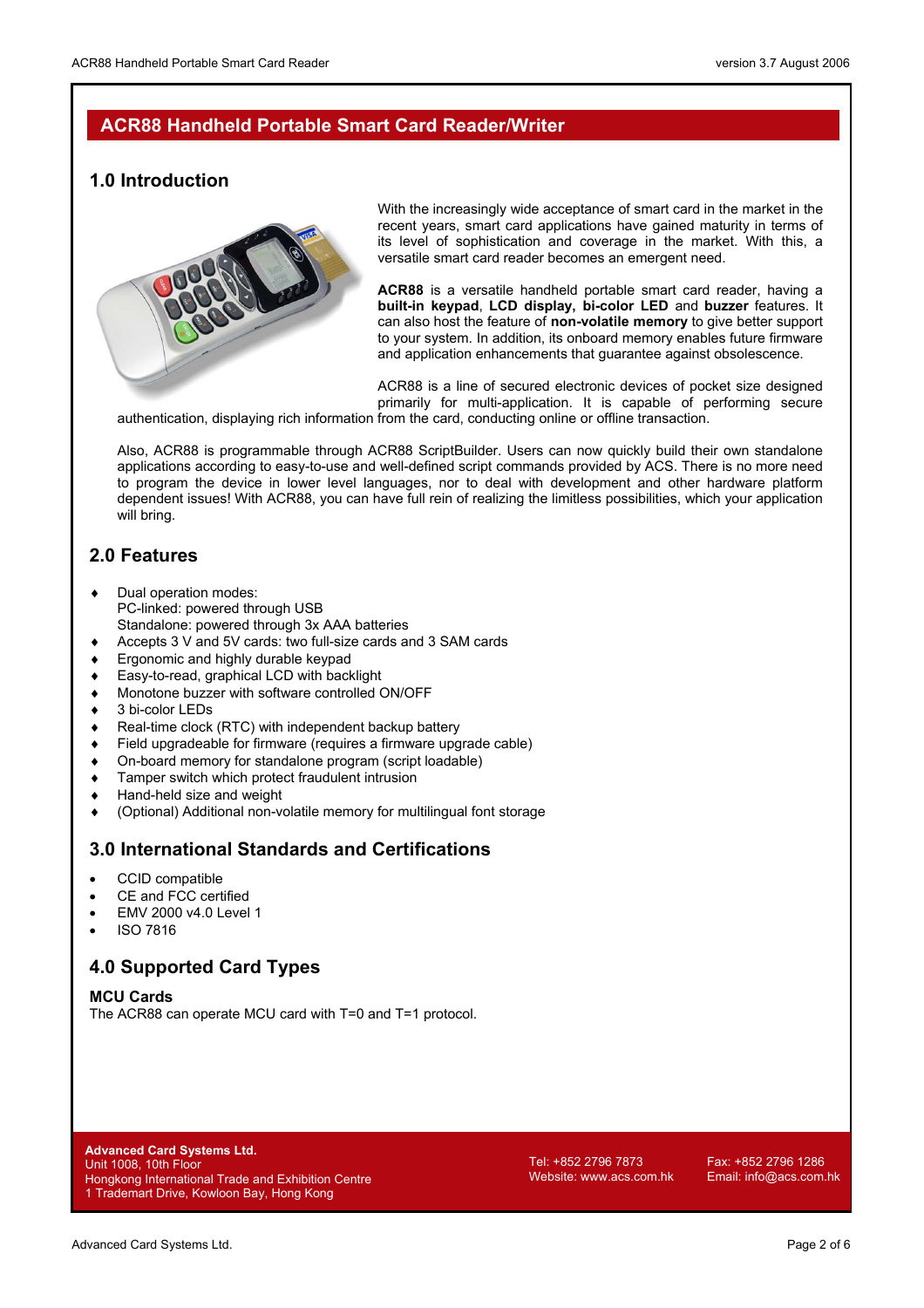# **5.0 Typical Applications**

- ♦ Customer Loyalty
- ♦ E-Purse
- ♦ One-time password generator
- ♦ Secure Home-banking
- ♦ Computer System Logon
- ♦ Healthcare applications medical identification
- ♦ E-government applications

**Advanced Card Systems Ltd.**  Unit 1008, 10th Floor Hongkong International Trade and Exhibition Centre 1 Trademart Drive, Kowloon Bay, Hong Kong

Tel: +852 2796 7873 Fax: +852 2796 1286<br>Website: www.acs.com.hk Email: info@acs.com.hk Website: www.acs.com.hk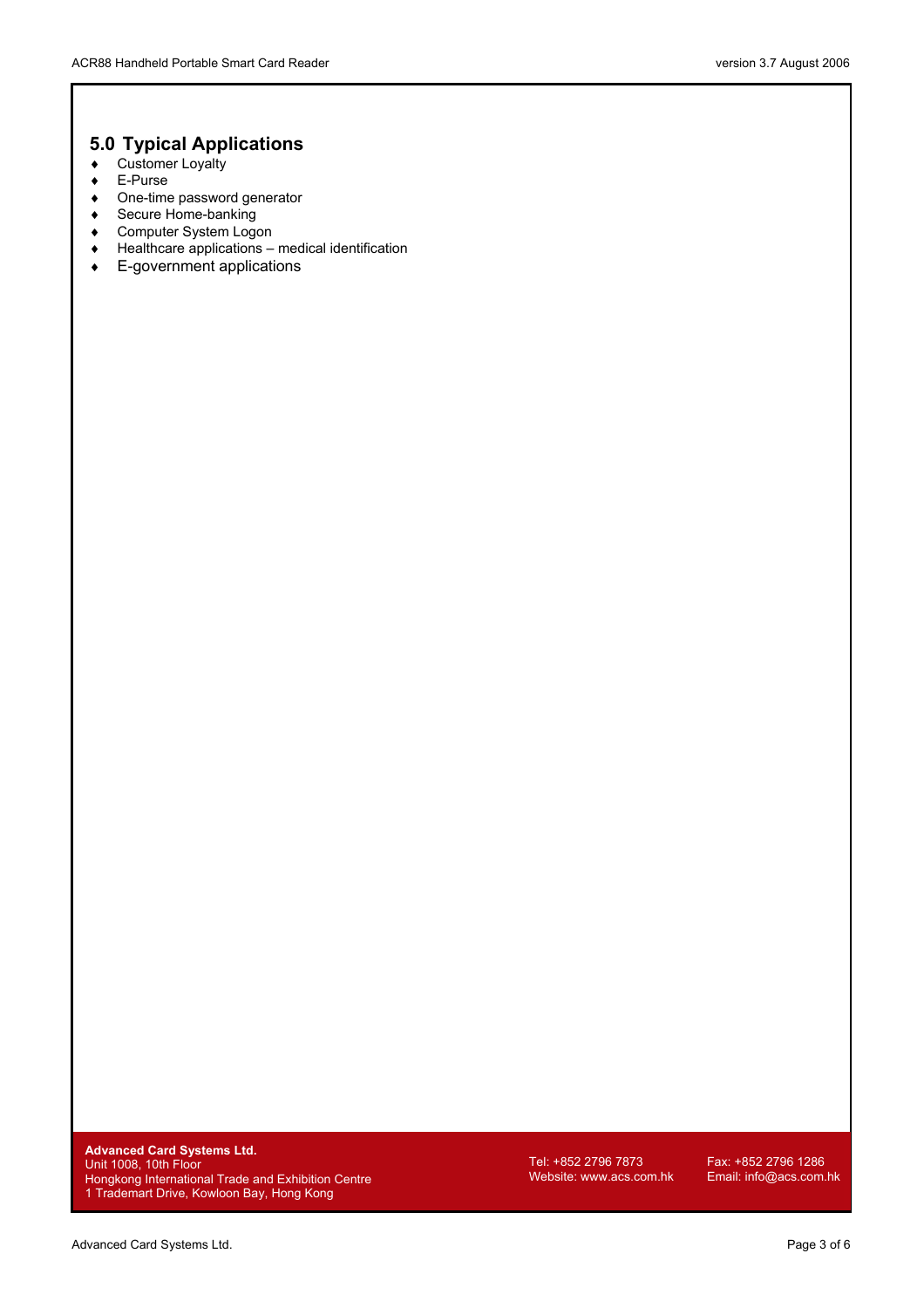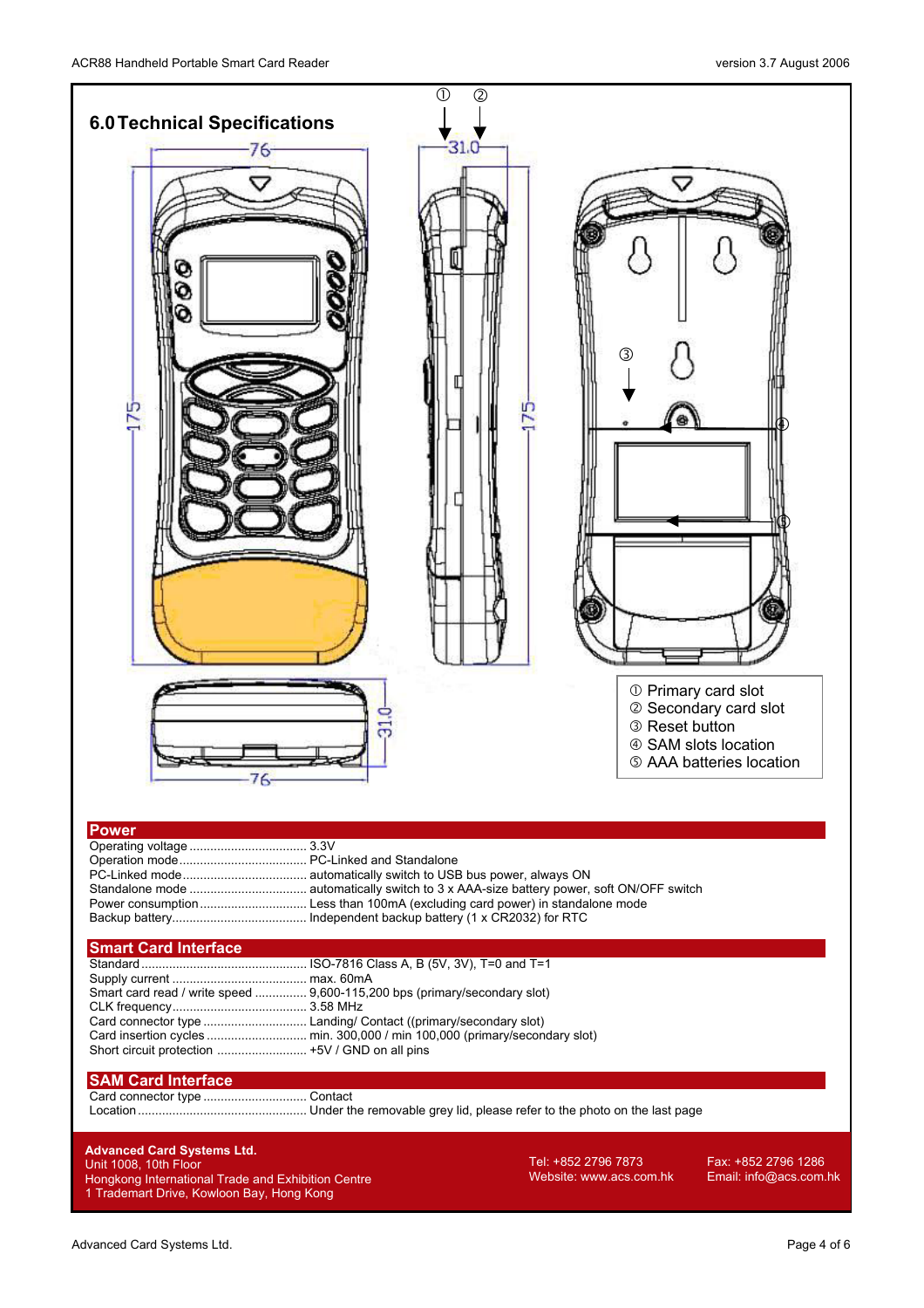| <b>Firmware Upgrade Interface</b>                                                          | Firmware Upgrade Cable  6-pin serial cable, 115,200 bps, detachable                                                                |
|--------------------------------------------------------------------------------------------|------------------------------------------------------------------------------------------------------------------------------------|
|                                                                                            |                                                                                                                                    |
|                                                                                            |                                                                                                                                    |
| <b>Human Interfaces</b>                                                                    |                                                                                                                                    |
|                                                                                            |                                                                                                                                    |
|                                                                                            |                                                                                                                                    |
|                                                                                            | Dual color LED power indicators  (LED 1) GREEN indicates device power on; RED indicates low battery                                |
|                                                                                            | LED 2) GREEN indicates primary card slot power on: ORANGE indicates primary card slot power on: ORANGE indicates primary card slot |
|                                                                                            | I/O activity                                                                                                                       |
|                                                                                            |                                                                                                                                    |
|                                                                                            | slot I/O activity                                                                                                                  |
|                                                                                            |                                                                                                                                    |
| <b>Script Memory</b>                                                                       |                                                                                                                                    |
| Non-Volatile Memory (EEPROM)  4KB for script binary storage                                |                                                                                                                                    |
|                                                                                            |                                                                                                                                    |
| <b>Physical Specifications</b>                                                             |                                                                                                                                    |
|                                                                                            |                                                                                                                                    |
|                                                                                            |                                                                                                                                    |
|                                                                                            | USB cable: 60g;<br>Firmware upgrade cable : 45g                                                                                    |
|                                                                                            |                                                                                                                                    |
| <b>Operating Conditions</b>                                                                |                                                                                                                                    |
|                                                                                            |                                                                                                                                    |
|                                                                                            |                                                                                                                                    |
| <b>Operation Systems</b>                                                                   |                                                                                                                                    |
|                                                                                            |                                                                                                                                    |
|                                                                                            |                                                                                                                                    |
|                                                                                            |                                                                                                                                    |
| Windows 2K, XP, 98, ME<br><b>Standard/Certifications</b><br>EMV Level 1, ISO-7816, CE, FCC |                                                                                                                                    |
|                                                                                            | Designed for                                                                                                                       |
|                                                                                            | Microsoft <sup>®</sup><br>Windows <sup>®</sup> XP,<br>2000,<br>Windows NT <sup>(</sup>                                             |
|                                                                                            | <b>ACR88 Platform for User Firmware Development (Optional)</b>                                                                     |
|                                                                                            |                                                                                                                                    |
|                                                                                            |                                                                                                                                    |
|                                                                                            |                                                                                                                                    |
|                                                                                            |                                                                                                                                    |
|                                                                                            | For more information about ACR88 Platform, please kindly contact our salespeople                                                   |
|                                                                                            |                                                                                                                                    |
|                                                                                            |                                                                                                                                    |
|                                                                                            |                                                                                                                                    |
|                                                                                            | Privacy Cover (Optional)  Removable privacy cover for keypad                                                                       |
|                                                                                            | Non-volatile memory (EEPROM) 64KB (4KB for script binary storage)                                                                  |
|                                                                                            |                                                                                                                                    |
|                                                                                            | OEM-Logo possible, customer-specific colors, casing and card connector, multilingual font support                                  |
|                                                                                            |                                                                                                                                    |
| <b>Real Time Emulation</b><br><b>Others</b><br><b>Real Time Clock</b><br><b>OEM</b>        |                                                                                                                                    |
|                                                                                            |                                                                                                                                    |
| <b>Advanced Card Systems Ltd.</b><br>Unit 1008, 10th Floor                                 | Tel: +852 2796 7873<br>Fax: +852 2796 1286                                                                                         |